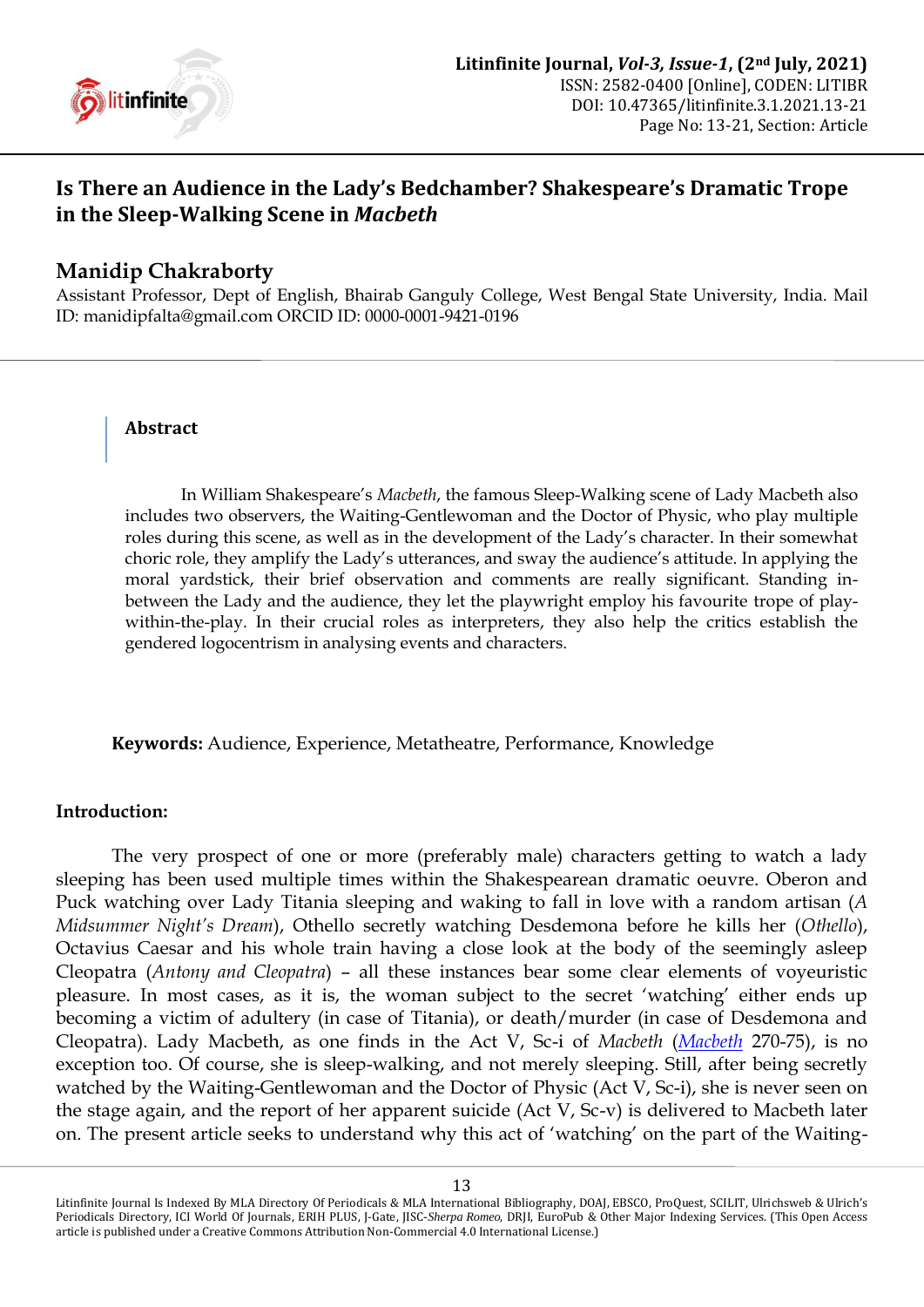

Gentlewoman and the Doctor of Physic is so important in determining the fate of the formidable character of Lady Macbeth. A Psychoanalytic approach has been applied to contextualize the dramatic representation of the characters of Lady Macbeth, the Waiting-Gentlewoman and the Doctor of Physic. Also, a Feminist approach has been used to better assess the transformation in the behaviour of Lady Macbeth.

# **Retrospection:**

Speaking in terms of events that take place on the stage, not much really happens during Act V, Sc-i of *Macbeth*. (*[Macbeth](#page-7-0)* 270-75)

With a burning taper in her hand, Lady Macbeth passes from one room to another, muttering strange and apparently incoherent or delirious words (somniloquy) which actually unravel the bottom of her subconscious mind that she so long kept repressed. [\(Dutta](#page-7-1) 66)

Structurally, however, the scene is of utmost importance, as the words uttered by Lady Macbeth attain a kaleidoscopic dimension by commenting on various scenes that have already taken place. It enables the audience to have a recapitulation of things that have been taking place during the span of the play which, according to the timeline of the play itself, covers around a decade. What is interesting, though, is the fact that most of these conversations or experiences she is now referring to must have happened when she was accompanied by none other than her husband. In some instances, as it appears, even the "real" audience seems to have been absent. For example, as she utters the following words: "The Thane of Fife had a wife. Where is she now?" (*[Macbeth](#page-7-0)* 273) or, "Banquo's buried; he cannot come out on's grave", (*[Macbeth](#page-7-0)* 274), there seems to be no direct allusion to scenes that took place on the stage. Are these pieces taken out of some secret conversations? Is she merely imagining to have made these conversations? The audience cannot be very sure, but the feeling that some absolutely private moments (real or imaginary) are making their way into the public sphere of collective knowledge is unmistakably felt.

# **Play within the Play:**

From the 'theatrical' considerations, Lady Macbeth's 'revelations' are currently being recorded by the Doctor of Physic and the Waiting-Gentlewoman who, in some way, are spectators idealized. Their being in the position to watch the "spectacle" in its entirety has given the dramatist a remarkable scope to employ some innovative dramatic practices, to sway the public opinion regarding the ultimate evaluation/understanding of the character of Lady Macbeth, and to probe deep into the dark corners of human mind to add to the psychological depth of the play. This is part of a metatheatrical enterprise as the playwright seems to make the audience aware of the fact of its being an artistic performance. The spectacle of the "performing" Lady Macbeth and the role of the two observers who receive from this "show" what they want, and interpret things how they want – the whole process appears to imitate the way things are done within the space of the

Litinfinite Journal Is Indexed By MLA Directory Of Periodicals & MLA International Bibliography, DOAJ, EBSCO, ProQuest, SCILIT, Ulrichsweb & Ulrich's Periodicals Directory, ICI World Of Journals, ERIH PLUS, J-Gate, JISC-*Sherpa Romeo*, DRJI, EuroPub & Other Major Indexing Services. (This Open Access article is published under a Creative Commons Attribution Non-Commercial 4.0 International License.)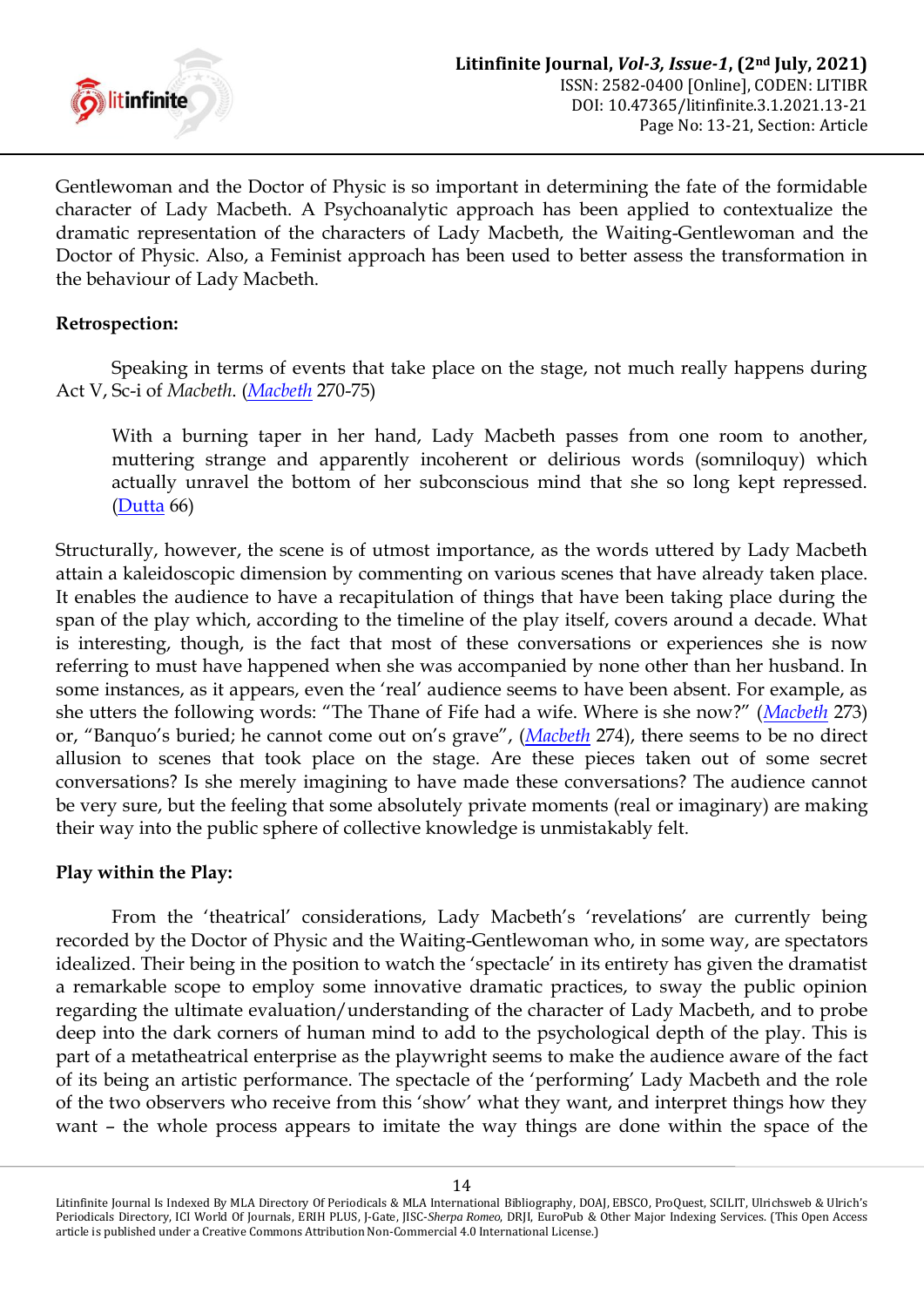

theatre. The moment the audience gets an understanding of his/her power to determine the course of events in a drama, the trajectory of the play must undergo some rapid changes.

The technique, in some way at least, is similar to the "Play within the Play" in both *A Midsummer Night's Dream* (*The Tragedy of Pyramus and Thisbe* in Act V Sc-i) and *Hamlet* (*The Murder of Gonzago* in Act III, Sc-ii) which showcase a group of characters (or, Actors, to be more precise) enacting a performance before another set of characters. The latter group, in each case, keeps making comments on the 'performance' all the while; thus proving its immense importance in interpreting the "meaning" of the multifaceted performance to the "actual" audience. In case of *A Midsummer Night's Dream*, the constant interjections made by the Duke and his company, combined with the amateurish production of the Artisans, in effect turn the intended tragedy into a hilarious comedy. In *Hamlet* too, it is Prince Hamlet who makes sure that the attempts of the Players have a definitive impact on Claudius, the supposed murderer. In this case, however, the Prince of Denmark gets involved in the process to ensure that the "theatrical" performance merges with real life (of other characters like Claudius and his mother, and not the "life" of the real audience). Unlike the Duke Theseus, Hamlet makes no trivializing comment on the enactment; after all, he has this agenda of preparing his tailor-made mouse-trap and catch his uncle off the guard. While Theseus's interjections spoil the mimetic effect, it is the smooth movement of the Prince of Denmark on different levels of understanding that makes the play-within-the-play so life-like.

If we can consider Lady Macbeth"s incoherent mutterings as a "performance" of its own kind, the Doctor of Physic and the Waiting-Gentlewoman perfectly fit into this category of intermediary 'observers' who perform the task of translating, or rather amplifying the speeches of the Lady. The mutterings of Lady Macbeth must possess sufficient pauses, to enable the two observers to register their brief yet pertinent commentaries. Unlike what the Duke Theseus does, the Doctor of Physic and the Waiting-Gentlewoman wait for their cues, and insert their commentaries only when they have the scope to do so. Also, unlike what we have seen in *A Midsummer Night's Dream* and *Hamlet*, however, the "performance" here is not consciously done; nor is it an imitation of an actual act. It is the chaotic expressions of the subconscious, brought into the world of the conscious through the participation and explanation of the two observers. There is no attempt on the part of the two observers to make things appear "life-like". On both visual and verbal levels, the spectacle-within-the-spectacle seems to convey to the audience all it intends to.

# **The Chorus:**

The Doctor of Physic and the Waiting-Gentlewoman in Act V, Scene-i of *Macbeth* represent the observers whose approval or rejection is absolutely necessary in determining the course of one"s career. In that respect, they carry the essence of the classical chorus which usually comprises a group of inconsequential, average human beings. They are average, indeed. But they are not a 'group' in the sense that they are easily distinguishable from each other. Moreover, at least in the dramatic scheme, they are far from being inconsequential. In a way, these two "minor" characters

Litinfinite Journal Is Indexed By MLA Directory Of Periodicals & MLA International Bibliography, DOAJ, EBSCO, ProQuest, SCILIT, Ulrichsweb & Ulrich's Periodicals Directory, ICI World Of Journals, ERIH PLUS, J-Gate, JISC-*Sherpa Romeo*, DRJI, EuroPub & Other Major Indexing Services. (This Open Access article is published under a Creative Commons Attribution Non-Commercial 4.0 International License.)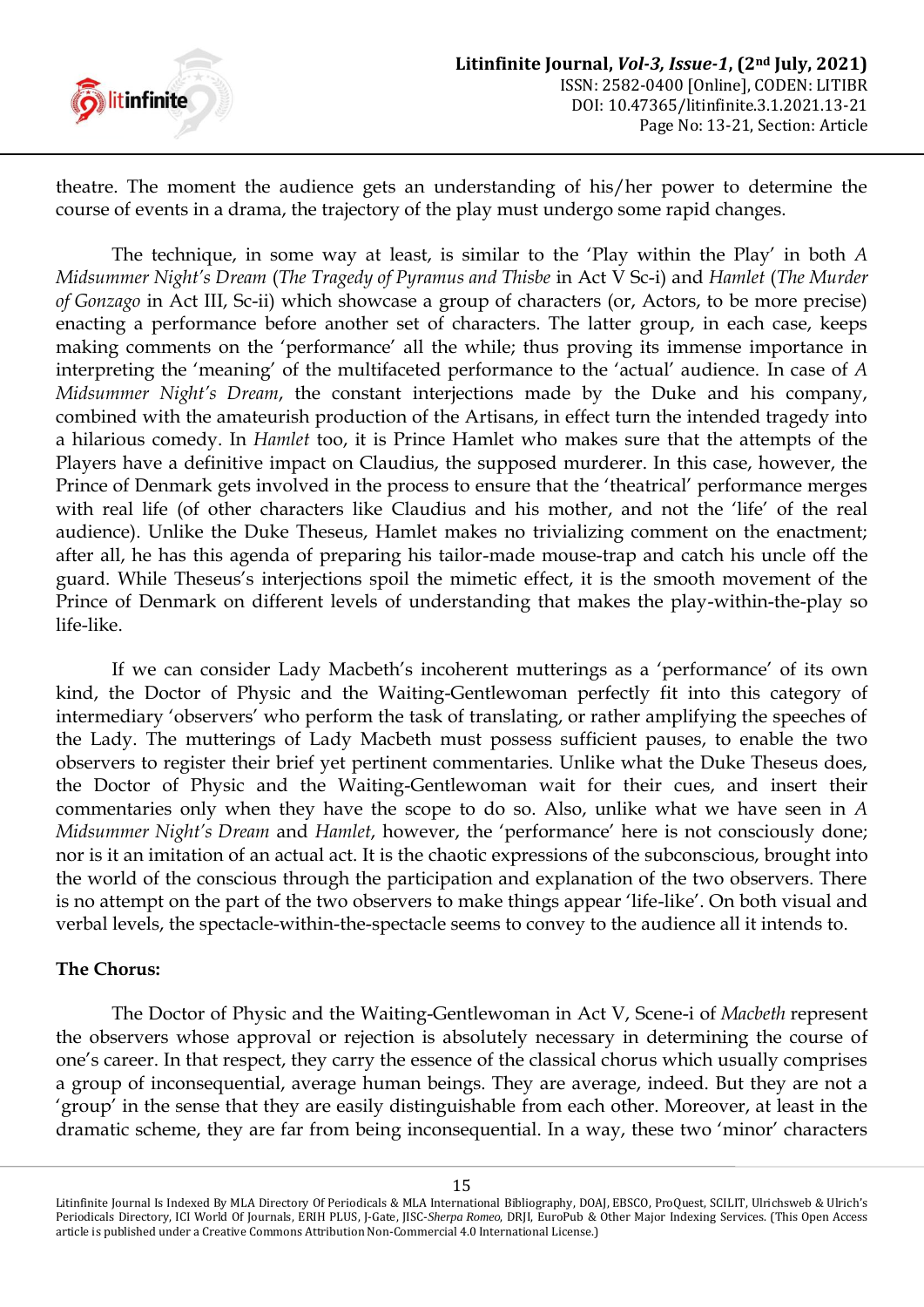

represent the lucid world of the Conscious which experiences the horrifying, chaotic world of dream and reverie. They represent the moral standpoint against which the secret deeds of individuals are to be judged. Although it is difficult to consider them as agents of retribution, they easily bring to the mind the classical Eumenides along with their role as silent observers. Throughout the course of the drama, rumours seem to have a crucial role to play. It is not unfair to assume that these two spectators, when they leave the bedchamber, will divulge what they have just experienced. This might prove to be quite important in shaping popular opinion against the royal couple. These two minor characters, then, might just appear to be essential in bringing about the downfall of the titular character and his formidable lady. It is nothing more than a conjecture; still it is worth noting.

Unlike the Chorus in *Oedipus the King*, the Waiting-Gentlewoman and the Doctor of Physic do not stay the entire span of the play; they leave as soon as this brief scene comes to an end. Indeed Shakespeare"s play *Macbeth* is unique for its use of asides and soliloquies in profusion, only indicating how characters are more than intent to keep their secret thoughts to themselves. Also, the so-called Unities of Time and Place have not been observed by the playwright. It is therefore only natural that there won"t be any fixed choric entity to watch the entire course of the play from a neutral, detached standpoint. Also, unlike Sophocles" Theban commoners, the two minor characters in *Macbeth* are not allowed to speak with their royal mistress. Ironically, they are the extended audience in the sense that they cannot engage in any conversation with the "Characters". In both *Oedipus the King* and *Macbeth*, these choric characters have the fortune to peep into the royal affairs. The voyeuristic element, as already pointed out, cannot be dismissed in both cases. Yet, in the Shakespearean text it is not more than a sudden glimpse these two characters end up having, when they catch the royal lady off her guard. Unlike the royal spectators in both *A Midsummer Night's Dream* and *Hamlet*, these two characters represent the lower spaces of the social hierarchy. They are only permitted to see and hear things, and interpret everything if they can; they cannot however break the 'wall' to communicate with the concerned character 'performing' within the performance. Once again, their incapacity to break through the "wall" will remind the "real" audience of their incapacity to act, although they are permitted to interpret things in their own way.

# **Knowing and Not Knowing:**

At a certain level, the drama works on the oedipal dichotomy of "knowing" and "not knowing'. Lady Macbeth has been an Eve-like figure in the sense that she acts as a scapegoat to extenuate the sin of her male counterpart of having known what was forbidden. Of course, the Witches are women too, but they have been projected as anomalies of nature. Their capacity to look into the 'seeds of time' is what makes them powerful (for them at least, Foucault's powerknowledge equation seems well applicable). On the other hand Lady Macbeth, as the course of the play reveals, is ultimately revealed to be a "feminine" character after all, filled with the milk of human kindness. The burden of the forbidden knowledge, combined with her utter rejection of her femininity, seems to wreak havoc on her mental stability. The words of the Doctor then carry

Litinfinite Journal Is Indexed By MLA Directory Of Periodicals & MLA International Bibliography, DOAJ, EBSCO, ProQuest, SCILIT, Ulrichsweb & Ulrich's Periodicals Directory, ICI World Of Journals, ERIH PLUS, J-Gate, JISC-*Sherpa Romeo*, DRJI, EuroPub & Other Major Indexing Services. (This Open Access article is published under a Creative Commons Attribution Non-Commercial 4.0 International License.)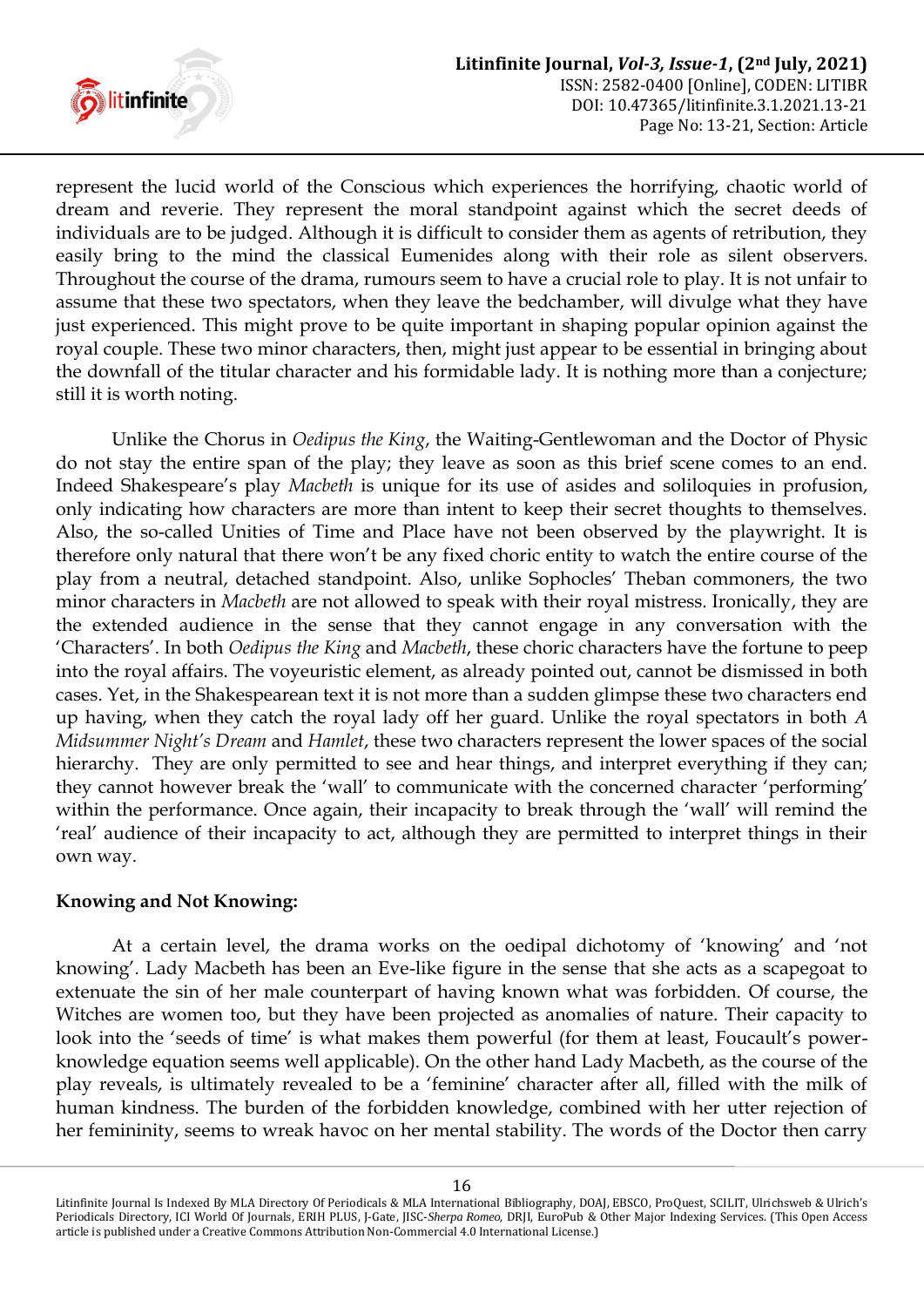

an added meaning: "You have known what you should not." (*[Macbeth](#page-7-0)* 273) In the Elizabethan-Jacobean context, this seems to reflect the Renaissance dictum (found in the Faustian dilemma too) that man"s lust for knowledge/power must have a certain limit. Now, it is Lady Macbeth"s knowledge of her involvement, both direct and indirect, in the black deeds of her husband that destabilizes her. But it is interesting to see that the same knowledge does not lead to any disastrous consequence when it is shared by the two "common" observers. It is the "knowing" of the community that determines the fate of the protagonists. The hatred of the collective, of the mass, has always exerted its power to topple even the most powerful rulers. In the Shakespearean scheme of the working of the Providence, it is Lady Macbeth (brilliantly described by Freud as the "Other", or the darker Macbeth) who must fall before her male counterpart does. [\(Freud](#page-7-2) 309-333) Also, her innermost thoughts have been laid bare before the world. The "exposed" lady, just like Titania, Desdemona and Cleopatra, must pay for been seen by all.

#### **The Female Discourse:**

It is interesting to see how the Waiting-Gentlewoman already "knows" the nature of Lady Macbeth's sleep-walking. She has been present there all along, while the audience (in this case at least represented by the Doctor) were not. Paradoxical though it may sound, this is her familiarity with the 'pattern' embedded in 'chaos.' Is this because both are female? This allows one to bring in the dichotomy of the "Symbolic" discourse and the "Semiotic" one, as propagated by Julia Kristeva in her *Desire in Language*. From that perspective, the presence of the "male" Doctor implies the imposition of the rational (or father"s) discourse over the irrational (or mother"s). The chaotic prose/verse of Lady Macbeth is a challenge to the firm linguistic pattern of the society. The "spontaneous overflow" of female subconscious might threaten the fixed hierarchies and politics of the accepted language which is always "male". Hence the desperate attempt on the part of the Doctor of Physic to establish his confident prose/blank verse over the "fluid", incoherent language of the "infected" mind. They constantly interpret her apparently incoherent uttering, thereby finding 'truth' in what might otherwise be regarded as pure drivel. Also, the incapacity of the Doctor to cure his patient might be a reference to the inability of the male discourse to understand women in general.

It is following the Renaissance dichotomy regarding dreams that Lady Macbeth's words are to be regarded as both 'truthful' and 'dangerous'. A woman's unfiltered words, a somewhat Shakespearean version of *ecriture feminine*, must be censured at any cost. Hers is a story that runs parallel to her royal husband. But in the male-centric Shakespearean drama she is destined to find herself as a She-Devil. She has been absent since the Act III, Sc-iv, famously known as the Coronation Scene. Her transformation has then largely taken place off our sight, and the spectacle of the more vulnerable and feminine side of her self might appear to be shocking to the audience. Left alone by her husband, the Lady crumbles under the weight of her/their combined sense of guilt. Her "confessions" are at hand, and someone has to be there at the receiver"s end. The Waiting-Gentlewoman is already familiar with the tormented soul, but she does not want to be regarded as the only evidence, "having no witness to confirm [her] speech." (*[Macbeth](#page-7-0)* 271) The

Litinfinite Journal Is Indexed By MLA Directory Of Periodicals & MLA International Bibliography, DOAJ, EBSCO, ProQuest, SCILIT, Ulrichsweb & Ulrich's Periodicals Directory, ICI World Of Journals, ERIH PLUS, J-Gate, JISC-*Sherpa Romeo*, DRJI, EuroPub & Other Major Indexing Services. (This Open Access article is published under a Creative Commons Attribution Non-Commercial 4.0 International License.)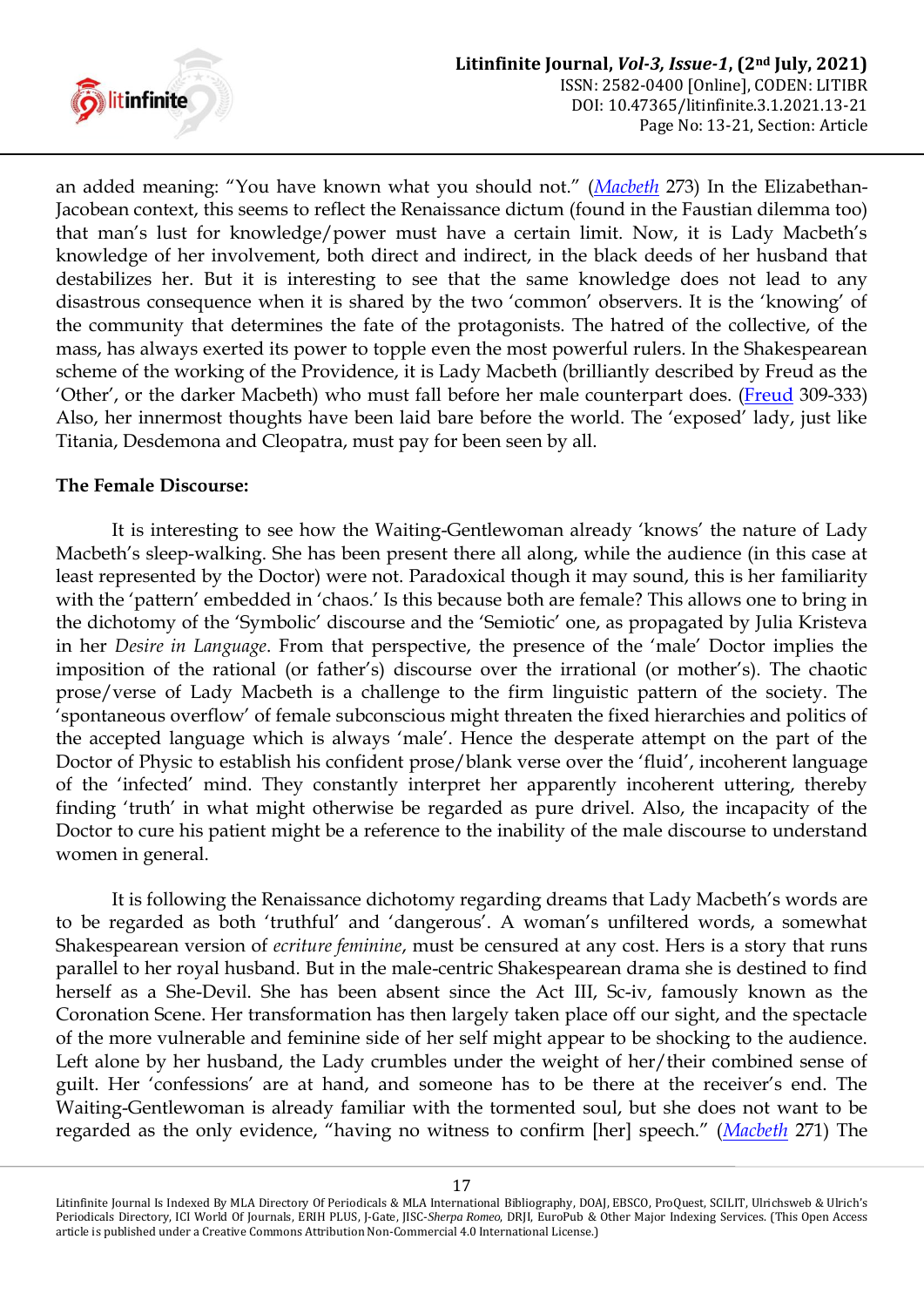

Doctor of Physic, with his insufficient healing power, therefore becomes a somewhat ecclesiastical figure whose experiencing the penance-in-sleep-walking prepares the ground for Lady Macbeth"s death. A nod to the Christian scheme of crime-penance-death, the fate of Lady Macbeth is therefore necessary for establishing the play as conforming to the moral-ethical-religious structure of the Elizabethan-Jacobean era. Whereas Macbeth"s death on the battleground has a heroic quality adhered to it, it is the deglamorized, off-stage death (probably a suicide) of Lady Macbeth which better fits into the Shakespearean scheme of Providence.

# **Interpreters and Amplifiers:**

The prospect of interpretation becomes really crucial in determining the role of these two "minor" characters. Unlike Bottom (in *A Midsummer Night's Dream*), they engage the audience in the process of exegesis; or in other words, the 'translation' of the 'Semiotic' into the 'Symbolic'. For obvious dramatic reasons these two characters are necessary for "amplifying" and carrying out Lady Macbeth's utterances to the audience. Indeed, for purely practical reasons, Lady Macbeth is not supposed to raise her voice to reach out to all the audience present in the theatre. This is not a soliloquy, and the mangled and incoherent utterances of this Lady must be channelized through some intermediary agency/-ies. It is therefore the purely technical requirement of the drama which necessitates the invention of these two minor characters. This act of 'amplification' is not beyond its due share of criticism though – the Waiting-Gentlewoman and the Doctor of Physic are not just simply carrying out the task of transmitting the received words to the audience verbatim, they are also adding their own sense of morality and judgement. Here is a small instance of *Anagnorisis* or revelation in which much of the endless rumours already in the air of Scotland do find a solid base. These two minor entities are no jury-judge-executioner, and yet their reactions will determine the overall acceptance or rejection of the larger community.

The Waiting-Gentlewoman and the Doctor of Physic, as already pointed out, have this remarkable capacity to communicate with these two worlds – the illusory world of enactment, and the "real" world of the "real" audience. Their lack of intention to interrupt the chaotic speech of Lady Macbeth quite naturally aligns them with the audience. They also determine the response of the audience. In this respect, they are standing on the borderline between the world of metaphors (although they are no more a part of it) and the world of interpretation. A brilliant study in metatheatre, they stretch the boundaries of the make-believe world and, surreptitiously, include the audience into the moral scheme of the play. They *are* and are *not* the audience at the same time. They 'watch', just as the 'real' audience do, but their watching brings about substantial changes in the course of the play. Now if the audience feel associated with these "observers", they too find themselves as something more than just passive spectators. And this association, on the other hand, completes the process of "alienation" of the audience from the murderers which was necessary to set the tone befitting the Act V. The Waiting-Gentlewoman with her "knowledge" and the Doctor of Physic with his "ignorance" complement each other; and after this scene they are on the same plain.

Litinfinite Journal Is Indexed By MLA Directory Of Periodicals & MLA International Bibliography, DOAJ, EBSCO, ProQuest, SCILIT, Ulrichsweb & Ulrich's Periodicals Directory, ICI World Of Journals, ERIH PLUS, J-Gate, JISC-*Sherpa Romeo*, DRJI, EuroPub & Other Major Indexing Services. (This Open Access article is published under a Creative Commons Attribution Non-Commercial 4.0 International License.)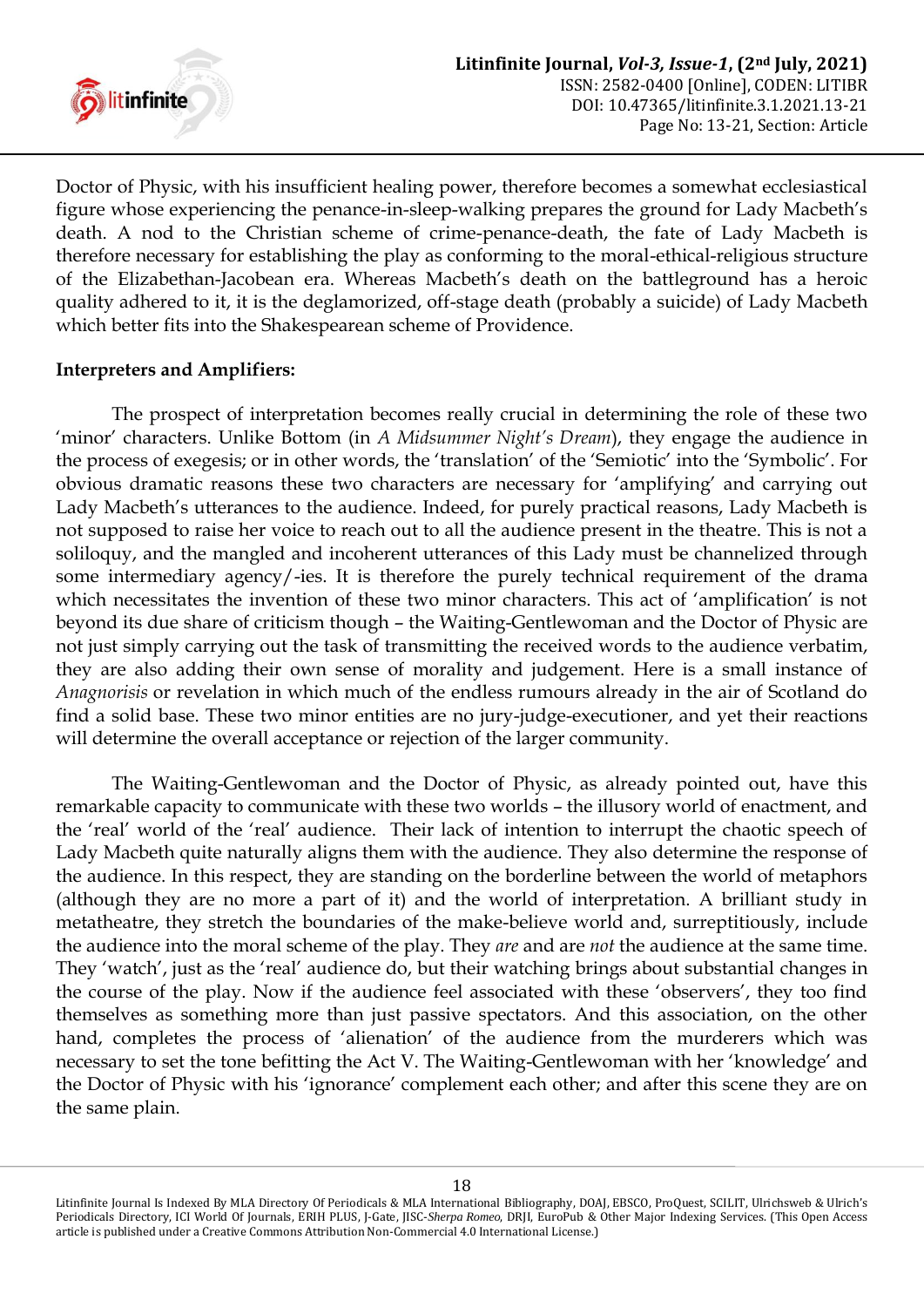

The fact that the Doctor and the Gentlewoman are of different sexes cannot be a mere coincidence. In a way, their anticipation to watch the "spectacle" of Lady Macbeth"s somnambulism parallels that of Macbeth and Lady Macbeth as they enter and re-enter the bedchamber of Duncan in Act I, Sc-v (the doubling, or rather mirroring can also be traced perhaps coincidentally as one places Act I, Sc-v and Act V, Sc-i alongside each other). Duncan"s dead body, at that point of time, represented a breach in nature, a source of chaos. Presently the sleep-walking appears as another anomaly in nature, as pointed out by the Doctor. (*[Macbeth](#page-7-0)* 271) In the previous case, it was Lady Macbeth who seemed quite at ease (though only initially) with the prospect of murder, while Macbeth was visibly lacking in firmness of mind. Now too, it is the Gentlewoman who seems quite familiar with the 'pattern' of the 'chaos' that gets re-enacted almost in a ritualistic manner before the stunned 'male' gaze of the Doctor. This once again reminds one of the age-old tendencies of relating chaos, abnormalities and crime with womanhood. In a way, therefore, these two minor characters are doubling Macbeth and Lady Macbeth. Are they now representing the deep desire of the royal couple to unite, one more time, to reverse the course of time and go back to their prelapsarian stage? They had their bit of chance to remain passive onlookers and let events roll in their own accordance. They, instead, decided to topple the established design or order of the universe by becoming active participants, occupying the central stage. Consequently, their curse is unnatural too – separation from each other, inability to sleep, and ultimately losing their mental sanity in their respective ways.

#### **Distancing the Audience:**

During the murder of Duncan it was still necessary to retain the bond between the Macbeth-couple and the audience; hence the locus of crime remains off the stage all the time. This "almost" experiencing the murder creates a sense of ambiguity; a lukewarm relationship between the audience and the central characters. In the sleep-walking scene, however, the two minor characters must have direct association with the audience; therefore the act of somnambulism takes place on the stage. This also contributes to the dissociation of the sane, rational (and predominantly "male") world of the audience from the chaotic (and "female") world of Lady Macbeth and her husband. An Alienation effect (or, the *Verfremdungseffekt*, to use the German term coined by Bertolt Brecht) is definitely the intended impact here, and it has been achieved with dexterity by the playwright. [\(Willet](#page-7-3) 91) To put it in plain words, the Alienation effect means "playing in such a way that the audience was hindered from simply identifying itself with the characters in the play. Acceptance or rejection of their actions and utterances was meant to take place on a conscious plane, instead of, as hitherto, in the audience's subconscious". [\(Wikipedia\)](#page-7-4) Of course, no audience would like to be associated with the fate of the Lady who now seems all over the places both physically and psychologically. There can be a certain element of pity for this Lady who once appeared as the most dominant character around. But the logic of causality (even more obvious in the Elizabethan-Jacobean era) will make her appear not less than a She-Devil. The only solution that seems available to this aching mind, unable to sleep and still failing to fully wake up, seems death. After being alienated from her husband, she now gets alienated from the audience too. From the purely structural logic too, she must die now. This indicates the beginning of the

Litinfinite Journal Is Indexed By MLA Directory Of Periodicals & MLA International Bibliography, DOAJ, EBSCO, ProQuest, SCILIT, Ulrichsweb & Ulrich's Periodicals Directory, ICI World Of Journals, ERIH PLUS, J-Gate, JISC-*Sherpa Romeo*, DRJI, EuroPub & Other Major Indexing Services. (This Open Access article is published under a Creative Commons Attribution Non-Commercial 4.0 International License.)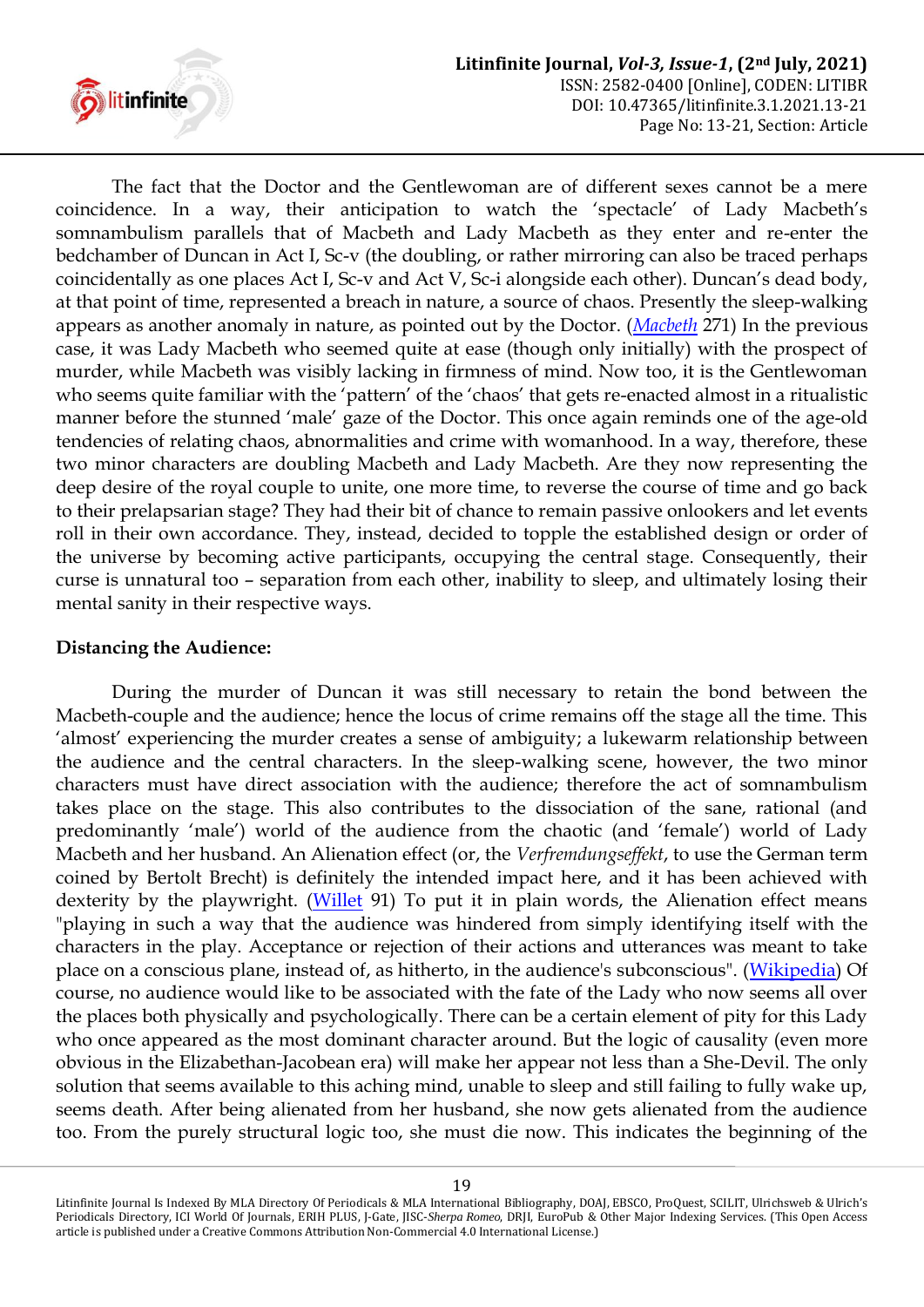

*Denouement*; a journey restoring the balance of the universe by stripping the vicious of all their vices. The return to the rational world is further implied as the Gentlewoman too, by the end of the scene, seems to be on the same side as the Doctor.

#### **Conclusion**

It is therefore safe to conclude by saying that the Sleep Walking scene (Act V, Sc-i) of *Macbeth* deals with more issues than meet the eyes. Conventional criticism has always focused on the psyche of the Lady whose unconsciously drawled out words have been considered as a treasure trove for psychoanalytical studies. The present paper, however, considers the dramatic role of the two semi-silent, intermediary, "amplifying" observers that have never been given their due importance in critical analyses of any age. This humble endeavour attempts to underscore the multiple dramatic, psychological and gender-based reasons behind this use of "play-within-theplay" kind of trope with the hope of inspiring further researches.

#### **References**

- <span id="page-7-1"></span>Dutta, Sibaprasad. "The Sleepwalking Scene In Macbeth." *researchgate.net*. N.p., 2014. Web. 11 May 2021. <https://www.researchgate.net/publication/295546709\_The\_Sleepwalking\_Scene\_in\_Macbeth>.
- <span id="page-7-2"></span>Freud, Sigmund et al. *The Standard Edition of the Complete Psychological Works of Sigmund Freud*. London: Vintage, 2001. Print.
- Foucault, Michel. *The History of Sexuality: The Will to Knowledge*. New York: Pantheon

Books, 1978. Print.

- Kristeva, Julia, et al. *Desire in Language: A Semiotic Approach to Literature and Art*. Revised ed., New York: Columbia University Press, 1980. Print.
- Seldan, Raman, Peter Widdowson, and Peter Brooker. *A Reader's Guide to Contemporary Literary Theory*. 5th ed. London: Pearson, 2005. Print.
- Shakespeare, William, Ann Thompson and Neil Taylor. *Hamlet*. New Delhi: Bloomsbury, 2013. Print.
- <span id="page-7-0"></span>Shakespeare, William, Sandra Clark and Pamela Mason. *Macbeth*. New Delhi: Bloomsbury. 2015. Print.
- Shakespeare, William, and W.J. Craig. *Shakespeare: Complete Works*. Delhi: Oxford University Press, 1978. Print.
- Sophocles, and Robert Fagles. *The Three Theban Plays.* New York: Penguin, 1994. Print.
- <span id="page-7-3"></span>Willet, John. *Brecht on Theatre.* New York: Hill and Wang, 1964. Print.
- <span id="page-7-4"></span>"Distancing Effect - Wikipedia." *En.wikipedia.org*. N.p., 2021. Web. 11 May 2021 . <https://en.wikipedia.org/wiki/Distancing\_effect>.